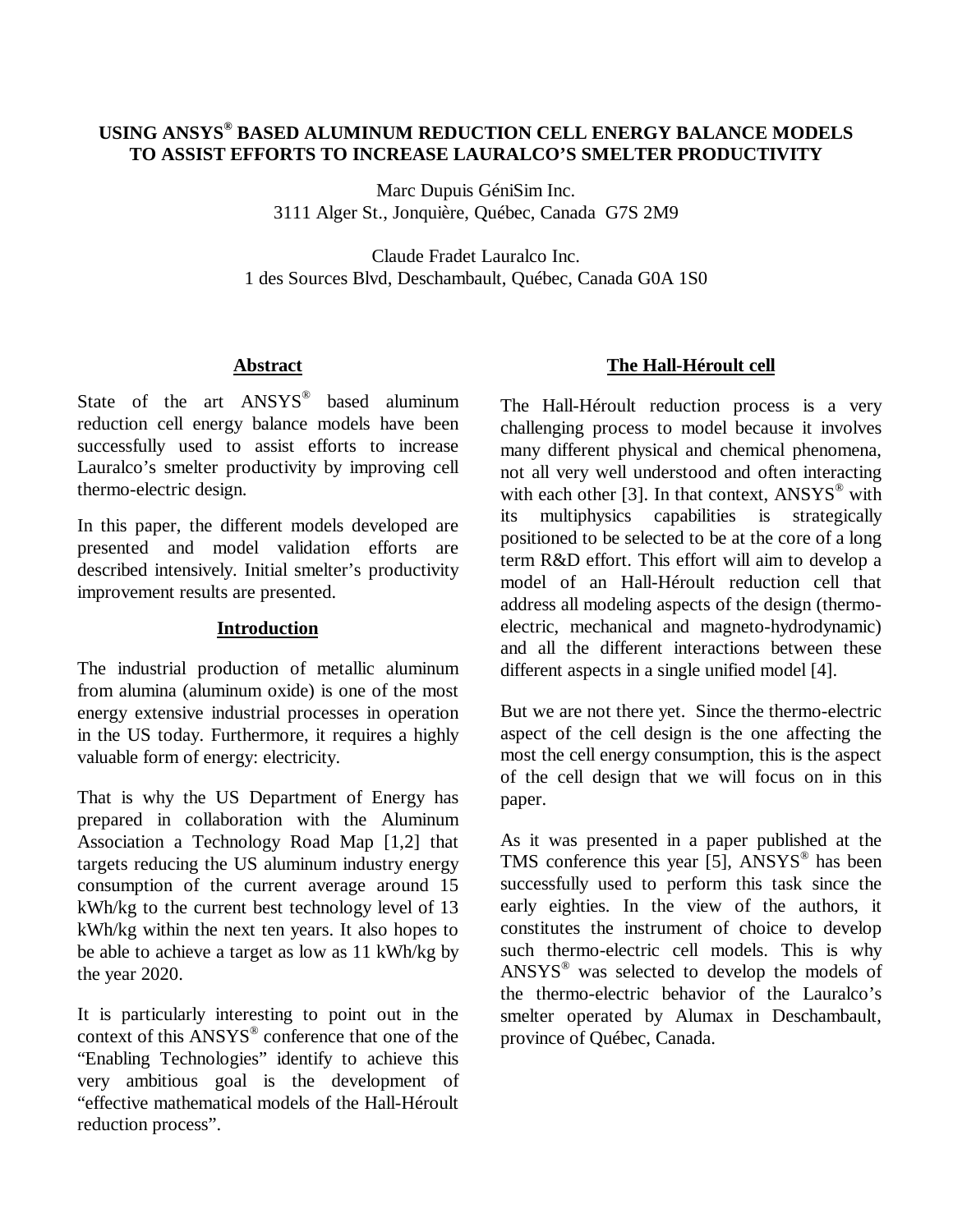Since Lauralco's smelter operates the most modern aluminum reduction cell technology available today, the Pechiney's AP30 cell operating at 300 kA and around 13 kWh/kg, the models must be up to the task of being efficient tools to improve on the forefront of the current best technology



available. Figure 1 Schematic of an aluminum reduction cell

As we can see in Figure 1, a reduction cell consists of a steel structure called a shell lined with insulating and refractory bricks and finally a thick layer of carbon material. That carbon layer will act as the electric cathode and also as the container for the very corrosive liquid metal and electrolyte. On the top of that, hanging for what is called the cell superstructure, large blocks of carbon partially immerge in the electrolyte layer act as the cell anodes. It is important to know that the carbon anodes are consumed by the electrolysis process and are for that reason manufactured on site and constantly replaced. These anodes, as the cathode cell lining material, must also perform the task of providing thermal insulation since the process must be carried out at a temperature of 960 °C.

Since the anode part of the cell is separated from the cathodic part by the hot liquids zone that does not require to be modeled, it is convenient to build separately models for the anodic and cathodic parts.

### **Thermo-electric half anode model**

The AP30 anode design consists of a prebaked carbon block and a set of three steel studs connected together by a steel yoke. The carbon and the studs are electrically and mechanically joined together by cast iron. The steel yoke is connected to a vertical aluminum rod through a bimetallic joint.

Once the new anode is put in operation in the cell, it is covered by a "crust" of mixed alumina powder and crushed frozen electrolyte to form an insulating layer above the anode. Figure 2 displays the finite element mesh of a typical half anode model.



Figure 2 Typical half anode model

The two key results provided by the model are:

- the total voltage drop across the anode
- the global heat dissipation across the anode panel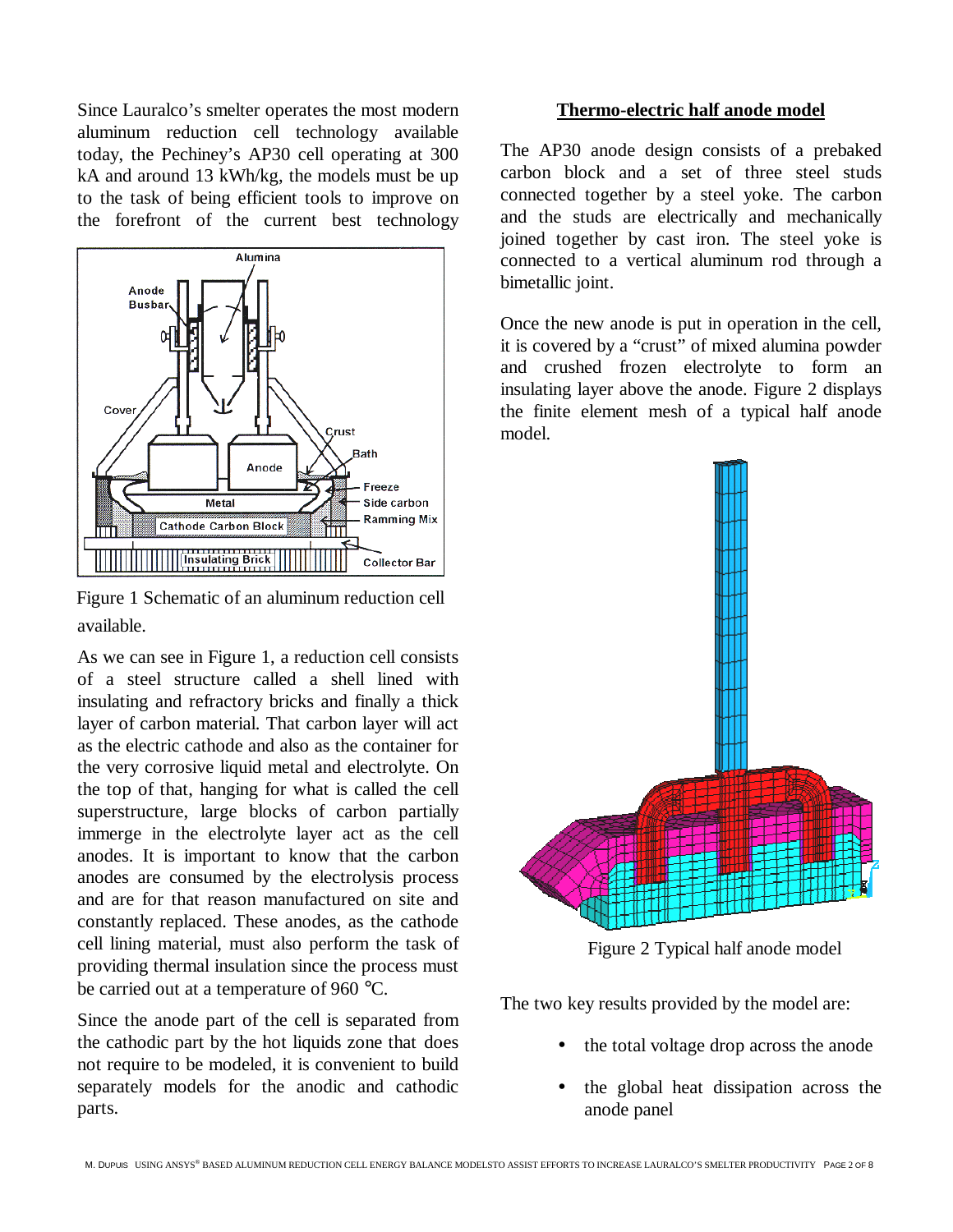

Figure 3 Voltage solution from a typical model

If the former is directly available (see Figure 3), the latter must be calculated with the use of a user's

| ****<br>****                                                                   | HEAT BALANCE TABLE<br>Half Anode Model : VAW 300 |                      | ****<br>$* * * *$                                                 |                |
|--------------------------------------------------------------------------------|--------------------------------------------------|----------------------|-------------------------------------------------------------------|----------------|
|                                                                                |                                                  |                      |                                                                   |                |
| HEAT INPUT                                                                     |                                                  |                      | W W/m^2 %                                                         |                |
| Bath to anode carbon<br>Bath to crust<br>Joule heat                            |                                                  | 1396.94              | 1501.54 1518.68 42.06<br>671.64 3304.88                           | 18.81<br>39.13 |
| Total Heat Input                                                               |                                                  | 3570.13              |                                                                   | 100.00         |
| HEAT LOST<br>-----------                                                       |                                                  |                      | W W/m.^2 %                                                        |                |
| Crust to air<br>Studs to air<br>Aluminum rod to air                            |                                                  |                      | 1433.63 1697.41 39.15<br>1819.63 4068.04<br>408.50 693.78 11.16   | 49.69          |
| Total Heat Lost                                                                |                                                  | 3661.76              |                                                                   | 100.00         |
| Solution Error                                                                 |                                                  | $2.50*$              |                                                                   |                |
| ANODE PANEL HEAT LOST<br>-----------------------------                         |                                                  |                      | kW W/m <sup>2</sup> 2 %                                           |                |
| Crust to air<br>Studs to air<br>Aluminum rod to air                            |                                                  |                      | 91.75 1697.41 39.15<br>116.46 4068.04 49.69<br>26.14 693.78 11.16 | .              |
| Total Anode Panel Heat Lost 234.35                                             |                                                  |                      |                                                                   | 100.00         |
| (mV)<br>-----------                                                            | Avg. Drop Current at<br>at clamp anode Surf      | (Amps)<br>---------- |                                                                   |                |
| 302.103                                                                        |                                                  | 4687.500             |                                                                   |                |
| Targeted cell current: 300000.00 Amps<br>Obtained cell current: 300000.00 Amps |                                                  |                      |                                                                   |                |
| Solution Error                                                                 | 0.00%                                            |                      |                                                                   |                |

macro. The result is reported under the form of a heat balance table (see Table 1).

The key challenges in producing a representative model is to characterize well the temperature dependant thermal conductivity of the crust cover material and the electrical contact resistance of the cast iron joints.

#### **Thermo-electric cathode slice model**

Contrarily to the anodic part that consists of many individual anodes, the cathodic part of the cell is one big cathode unit that rigorously could only be modeled using a quarter cathode geometry. Nevertheless, as a first step, it is very convenient to build a model that only represents the basic repetitive units of the cell lining. Figure 4 represents the mesh of a typical side slice cathode model.



Figure 4 Typical cathode side slice model

That cathode slice is made of a steel shell structure represented by shell elements, many rows of different types of lining bricks on top of which sits a thick layer of carbon material. This carbon layer is put in the cell in sections called cathode carbon blocks. To carry the current out of the cell, a steel collector bar is inserted in grooves made in the bottom face of the carbon cathode blocks. Again, cast iron is used to seal the joint between the carbon blocks and the steel collector bar. The internal vertical walls are made of either carbon side blocks or silicone carbide side blocks. Finally,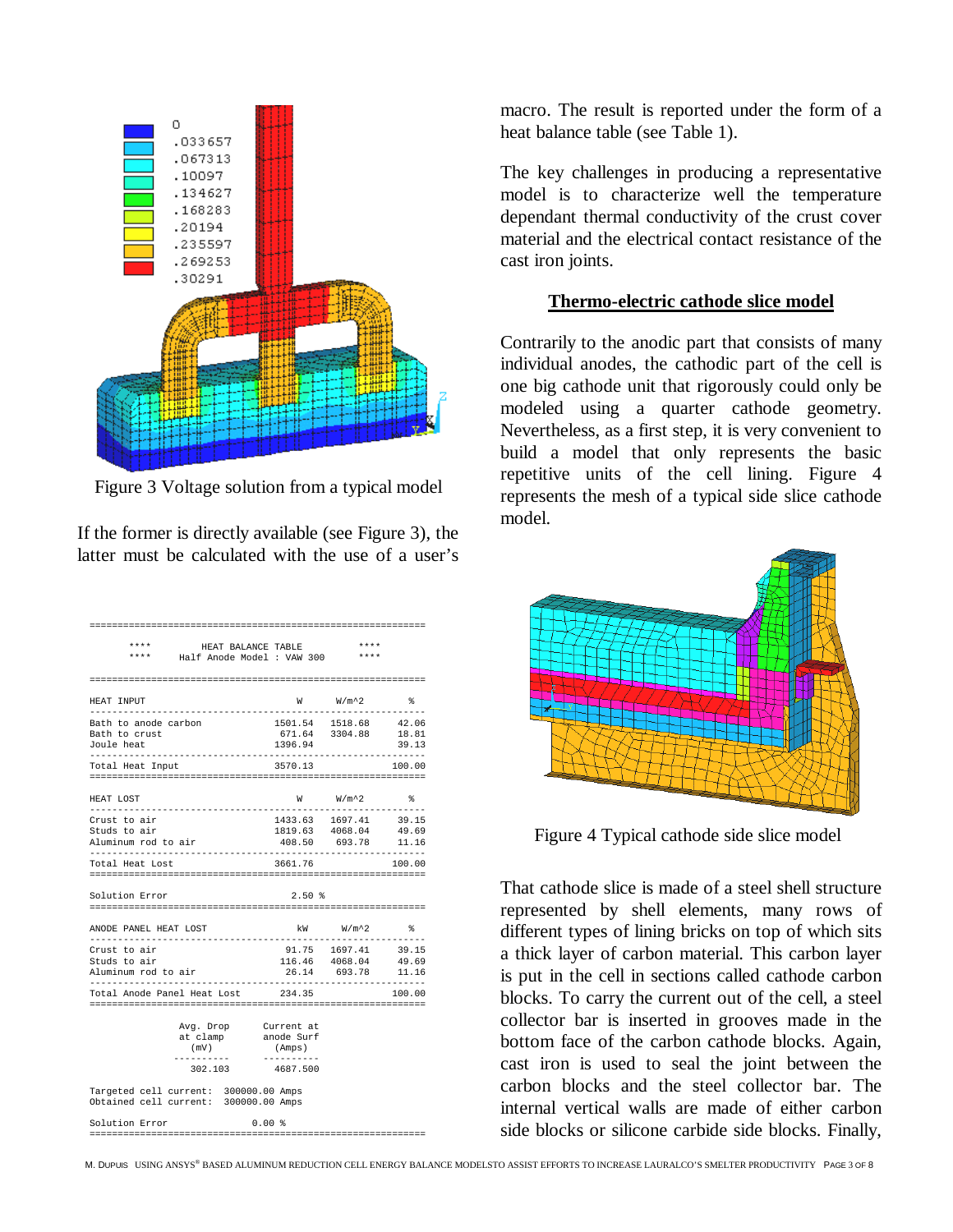all the construction joints between the different blocks are filled with a carbon ramming paste.

Again, the two key results provided by the model are:

- the total voltage drop across the carbon lining (see Figure 5)
- the global heat dissipation across the cathode



Figure 5 Voltage solution from a typical model

And again, the global heat dissipation must be calculated with the use of a user's macro. Yet this time, the calculation involves the extrapolation of the center section results into the full cathode e.g. it must incorporate into the calculation the effect of the end wall and corner heat losses. This is achieved by asking the user to provide an extrapolation factor to account for those extra losses (see Table 2).

This time the greatest modeling challenge involves the calculation as part of the model solution of the thickness of the frozen layer of electrolyte that forms on the internal walls of the cathode. This problem is tackled by another user's defined macro that performs multiple solutions by iterating between the preprocessing phase and the postprocessing phase until the shape of the ledge layer is compatible with both the melting surface temperature and the melting heat flux boundary conditions [6].

| ****<br>HEAT BALANCE TABLE                                                                                                                                                                                                                                                                                                                                                                                                                                                                                          |         | $***$                                                                                                                                                                                                                                                                        |                       |
|---------------------------------------------------------------------------------------------------------------------------------------------------------------------------------------------------------------------------------------------------------------------------------------------------------------------------------------------------------------------------------------------------------------------------------------------------------------------------------------------------------------------|---------|------------------------------------------------------------------------------------------------------------------------------------------------------------------------------------------------------------------------------------------------------------------------------|-----------------------|
| ***** HEAT BALANCE TABLE<br>**** Side Slice Model : vaw_20<br>**** Freeze profile converged<br>**** after 3 iterations                                                                                                                                                                                                                                                                                                                                                                                              |         | $***$                                                                                                                                                                                                                                                                        |                       |
|                                                                                                                                                                                                                                                                                                                                                                                                                                                                                                                     |         | $***$ * * *                                                                                                                                                                                                                                                                  |                       |
| $***$<br>after 3. iterations                                                                                                                                                                                                                                                                                                                                                                                                                                                                                        |         | $***$                                                                                                                                                                                                                                                                        |                       |
|                                                                                                                                                                                                                                                                                                                                                                                                                                                                                                                     |         |                                                                                                                                                                                                                                                                              |                       |
| HEAT INPUT                                                                                                                                                                                                                                                                                                                                                                                                                                                                                                          |         | $W$ $W/m^2$                                                                                                                                                                                                                                                                  | $\frac{9}{6}$         |
| Bath to freeze                                                                                                                                                                                                                                                                                                                                                                                                                                                                                                      |         | 765.98 9999.90 17.24<br>1471.69 14399.86 33.13<br>1002.48 1607.15 22.57<br>1001.75 27.06                                                                                                                                                                                     |                       |
| Metal to freeze                                                                                                                                                                                                                                                                                                                                                                                                                                                                                                     |         |                                                                                                                                                                                                                                                                              |                       |
| Metal to carbon                                                                                                                                                                                                                                                                                                                                                                                                                                                                                                     |         |                                                                                                                                                                                                                                                                              |                       |
| Joule heat                                                                                                                                                                                                                                                                                                                                                                                                                                                                                                          | 1201.75 |                                                                                                                                                                                                                                                                              | 27.05                 |
| Total Heat Input                                                                                                                                                                                                                                                                                                                                                                                                                                                                                                    |         |                                                                                                                                                                                                                                                                              | 100.00                |
|                                                                                                                                                                                                                                                                                                                                                                                                                                                                                                                     |         |                                                                                                                                                                                                                                                                              |                       |
| HEAT LOST                                                                                                                                                                                                                                                                                                                                                                                                                                                                                                           |         | $W$ $W/m^2$                                                                                                                                                                                                                                                                  | $\approx$<br>.        |
|                                                                                                                                                                                                                                                                                                                                                                                                                                                                                                                     |         |                                                                                                                                                                                                                                                                              |                       |
|                                                                                                                                                                                                                                                                                                                                                                                                                                                                                                                     |         |                                                                                                                                                                                                                                                                              |                       |
|                                                                                                                                                                                                                                                                                                                                                                                                                                                                                                                     |         |                                                                                                                                                                                                                                                                              |                       |
|                                                                                                                                                                                                                                                                                                                                                                                                                                                                                                                     |         |                                                                                                                                                                                                                                                                              |                       |
|                                                                                                                                                                                                                                                                                                                                                                                                                                                                                                                     |         |                                                                                                                                                                                                                                                                              |                       |
| Shell floor                                                                                                                                                                                                                                                                                                                                                                                                                                                                                                         |         |                                                                                                                                                                                                                                                                              | 7.47                  |
| Cradle above bath level                                                                                                                                                                                                                                                                                                                                                                                                                                                                                             |         |                                                                                                                                                                                                                                                                              | 0.59                  |
|                                                                                                                                                                                                                                                                                                                                                                                                                                                                                                                     |         |                                                                                                                                                                                                                                                                              | 2.27                  |
| Cradle opposite to bath<br>Cradle opposite to metal<br>Cradle opposite to metal<br>Cradle opposite to brick<br>Cradle below floor level<br>Cradle below floor level                                                                                                                                                                                                                                                                                                                                                 |         |                                                                                                                                                                                                                                                                              | 1.49<br>5.87          |
|                                                                                                                                                                                                                                                                                                                                                                                                                                                                                                                     |         |                                                                                                                                                                                                                                                                              |                       |
|                                                                                                                                                                                                                                                                                                                                                                                                                                                                                                                     |         |                                                                                                                                                                                                                                                                              | $0.98$<br>$4.54$      |
| Bar and Flex to air                                                                                                                                                                                                                                                                                                                                                                                                                                                                                                 |         |                                                                                                                                                                                                                                                                              | 14.07                 |
| End of flex to busbar                                                                                                                                                                                                                                                                                                                                                                                                                                                                                               |         | $\begin{array}{cccc} 94.77 & 665.54 \\ 33.19 & 414.02 \\ 26.21 & 1514.37 \\ 101.03 & 2075.57 \\ 66.45 & 2546.97 \\ 261.83 & 929.94 \\ 43.64 & 153.96 \\ 202.55 & 2649.40 \\ 302.738 & 2649.40 \\ -1 & -1 & -1 & -1 \\ -1 & -1 & -1 & -1 \\ -1 & -1 & -1 & -1 \\ \end{array}$ | 7.63                  |
|                                                                                                                                                                                                                                                                                                                                                                                                                                                                                                                     |         |                                                                                                                                                                                                                                                                              |                       |
| Total Heat Lost                                                                                                                                                                                                                                                                                                                                                                                                                                                                                                     | 4459.69 |                                                                                                                                                                                                                                                                              | 100.00                |
|                                                                                                                                                                                                                                                                                                                                                                                                                                                                                                                     |         |                                                                                                                                                                                                                                                                              |                       |
|                                                                                                                                                                                                                                                                                                                                                                                                                                                                                                                     |         |                                                                                                                                                                                                                                                                              |                       |
| Solution Error                                                                                                                                                                                                                                                                                                                                                                                                                                                                                                      | 0.40%   |                                                                                                                                                                                                                                                                              |                       |
|                                                                                                                                                                                                                                                                                                                                                                                                                                                                                                                     |         |                                                                                                                                                                                                                                                                              |                       |
| CATHODE HEAT LOST                                                                                                                                                                                                                                                                                                                                                                                                                                                                                                   |         | $W$ $W/m^2$                                                                                                                                                                                                                                                                  | ಿ<br>.                |
|                                                                                                                                                                                                                                                                                                                                                                                                                                                                                                                     |         |                                                                                                                                                                                                                                                                              |                       |
|                                                                                                                                                                                                                                                                                                                                                                                                                                                                                                                     |         |                                                                                                                                                                                                                                                                              |                       |
|                                                                                                                                                                                                                                                                                                                                                                                                                                                                                                                     |         |                                                                                                                                                                                                                                                                              |                       |
|                                                                                                                                                                                                                                                                                                                                                                                                                                                                                                                     |         |                                                                                                                                                                                                                                                                              |                       |
|                                                                                                                                                                                                                                                                                                                                                                                                                                                                                                                     |         |                                                                                                                                                                                                                                                                              |                       |
|                                                                                                                                                                                                                                                                                                                                                                                                                                                                                                                     |         |                                                                                                                                                                                                                                                                              |                       |
|                                                                                                                                                                                                                                                                                                                                                                                                                                                                                                                     |         |                                                                                                                                                                                                                                                                              |                       |
|                                                                                                                                                                                                                                                                                                                                                                                                                                                                                                                     |         |                                                                                                                                                                                                                                                                              |                       |
|                                                                                                                                                                                                                                                                                                                                                                                                                                                                                                                     |         |                                                                                                                                                                                                                                                                              |                       |
|                                                                                                                                                                                                                                                                                                                                                                                                                                                                                                                     |         |                                                                                                                                                                                                                                                                              |                       |
|                                                                                                                                                                                                                                                                                                                                                                                                                                                                                                                     |         |                                                                                                                                                                                                                                                                              |                       |
|                                                                                                                                                                                                                                                                                                                                                                                                                                                                                                                     |         |                                                                                                                                                                                                                                                                              |                       |
|                                                                                                                                                                                                                                                                                                                                                                                                                                                                                                                     |         |                                                                                                                                                                                                                                                                              |                       |
| $\begin{tabular}{l c c c c c} \hline \multicolumn{4}{c}{\textbf{Shell}} & \textbf{all above bath level} & 60.15 & 1284.80 & 15.61 \\ \hline \multicolumn{4}{c}{\textbf{Shell wall above bath level}} & 60.15 & 1284.80 & 15.61 \\ \hline \multicolumn{4}{c}{\textbf{Shell wall opposite to metal}} & 39.61 & 7028.48 & 10.28 \\ \hline \multicolumn{4}{c}{\textbf{Shell wall opposite to black}} & 82.95 & 5722.2 & 21.53 \\ \hline \multicolumn{4}{c$<br>-----------------------<br>Total Cathode Heat Lost 385.32 | .       |                                                                                                                                                                                                                                                                              | $- - - - -$<br>100.00 |
|                                                                                                                                                                                                                                                                                                                                                                                                                                                                                                                     |         |                                                                                                                                                                                                                                                                              |                       |
|                                                                                                                                                                                                                                                                                                                                                                                                                                                                                                                     |         |                                                                                                                                                                                                                                                                              |                       |
|                                                                                                                                                                                                                                                                                                                                                                                                                                                                                                                     |         |                                                                                                                                                                                                                                                                              |                       |
|                                                                                                                                                                                                                                                                                                                                                                                                                                                                                                                     |         |                                                                                                                                                                                                                                                                              |                       |
| Avg. Drop Average Current at<br>at Bar End Flex. Drop Cathode Surf (mV) (Amps)<br>---------- ----------- 285.268 7.473 4166.667                                                                                                                                                                                                                                                                                                                                                                                     |         |                                                                                                                                                                                                                                                                              |                       |
| Targeted cell current: 300000.00 Amps                                                                                                                                                                                                                                                                                                                                                                                                                                                                               |         |                                                                                                                                                                                                                                                                              |                       |
| Obtained cell current: 300000.00 Amps                                                                                                                                                                                                                                                                                                                                                                                                                                                                               |         |                                                                                                                                                                                                                                                                              |                       |
|                                                                                                                                                                                                                                                                                                                                                                                                                                                                                                                     |         |                                                                                                                                                                                                                                                                              |                       |
| 0.00%<br>Solution Error                                                                                                                                                                                                                                                                                                                                                                                                                                                                                             |         |                                                                                                                                                                                                                                                                              |                       |

As additional modeling challenges, since the cathode also involves cast iron electrical joints, the electrical contact resistance property of these joints must also be characterized. Finally, since the brick layer materials will be exposed to chemical attack from the electrolyte constituents, the thermal conductivity of those materials must be adjusted to account for their chemical degradation.

Table 2 Typical cathode side slice model's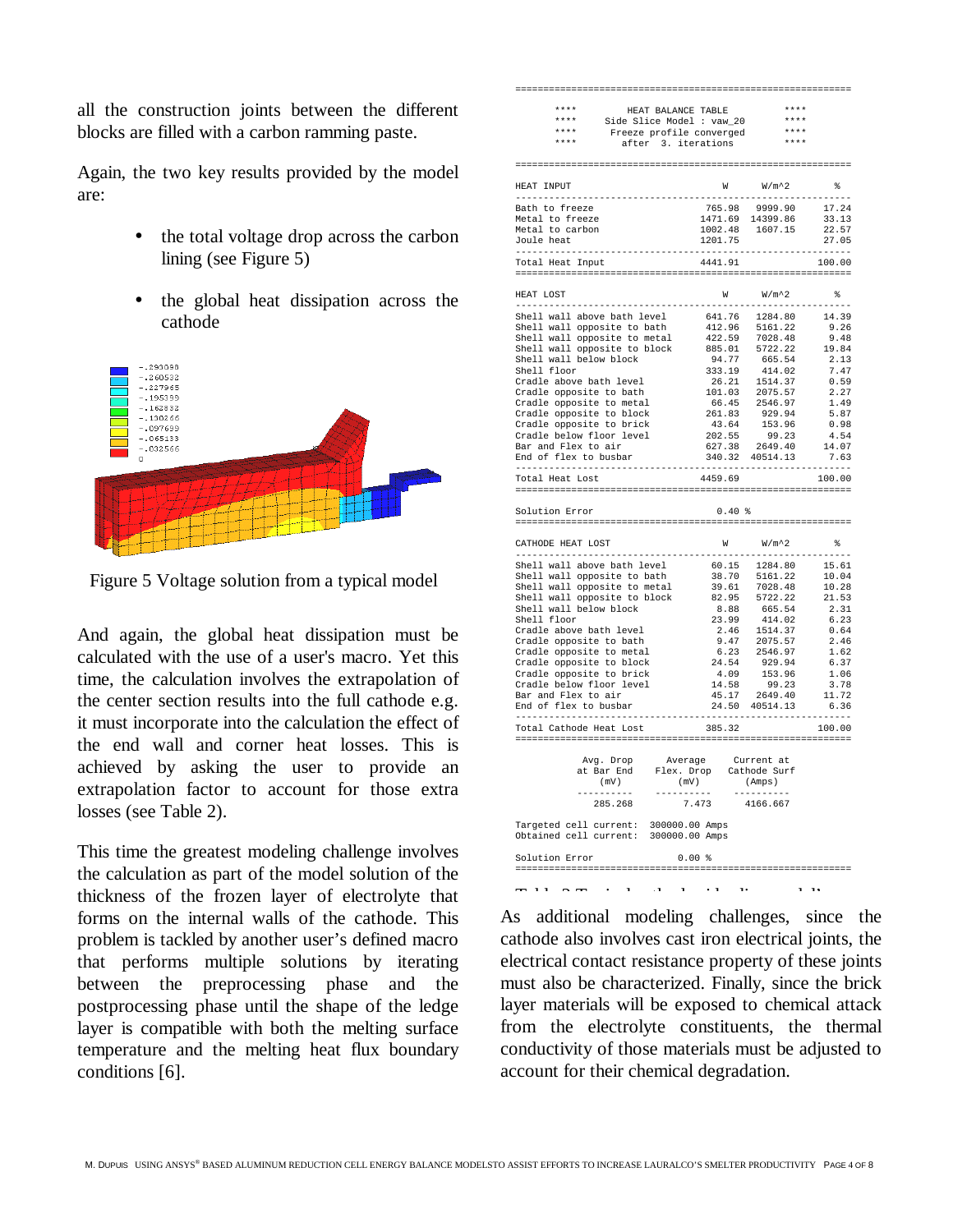#### **Thermo-electric quarter cathode model**

By far the biggest challenge of expanding the side slice cathode model toward a quarter cathode model is building the corner geometry of the model (see Figure 6). Obviously, once the model is built, one needs a big enough computer to be able to solve it!



Figure 6 Typical quarter cathode model

Yet, having a quarter cathode model available increases greatly the accuracy of the cathode heat dissipation predictions over the cathode side slice model since it removes the need to estimate the end wall dissipation by an extrapolation factor [7] (see Table 3).



Figure 7 Thermal solution in the corner

It obviously also provides additional information on the detailed end wall and corner thermal solution and ledge thickness, information quite

| ----------------------------                                                                                                                                                                                                                                     | ===============================                                               |                                                                                                 |             |
|------------------------------------------------------------------------------------------------------------------------------------------------------------------------------------------------------------------------------------------------------------------|-------------------------------------------------------------------------------|-------------------------------------------------------------------------------------------------|-------------|
| ****<br>HEAT BALANCE TABLE                                                                                                                                                                                                                                       |                                                                               | $***$                                                                                           |             |
| A Side Slice Model : vaw_20<br>**** Side Slice Model : vaw_20<br>**** Potter 5 iterations                                                                                                                                                                        |                                                                               | $***$                                                                                           |             |
|                                                                                                                                                                                                                                                                  |                                                                               | $***$ * *                                                                                       |             |
| after 5. iterations                                                                                                                                                                                                                                              |                                                                               |                                                                                                 |             |
|                                                                                                                                                                                                                                                                  |                                                                               |                                                                                                 |             |
| HEAT INPUT<br>$- - - - -$                                                                                                                                                                                                                                        |                                                                               | $\text{W}\qquad \qquad \text{W/m}^{\textstyle{\wedge}}\text{2}\qquad \qquad \text{\$\$\$}$<br>. | .           |
| Bath to freeze                                                                                                                                                                                                                                                   | $17742.92$ 9999.90 18.83<br>33997.61 14399.86 36.08<br>20953.45 1937.20 22.24 |                                                                                                 |             |
| Metal to freeze                                                                                                                                                                                                                                                  |                                                                               |                                                                                                 |             |
| Metal to carbon                                                                                                                                                                                                                                                  |                                                                               |                                                                                                 |             |
| Joule heat                                                                                                                                                                                                                                                       | 21532.49                                                                      |                                                                                                 | 22.85       |
| Total Heat Input                                                                                                                                                                                                                                                 |                                                                               |                                                                                                 |             |
|                                                                                                                                                                                                                                                                  |                                                                               |                                                                                                 |             |
| SIDE HEAT LOST<br>9108 MBAT LOST<br>19208 MBAT LOST 10085.04 1259.47<br>5hell wall above bath level<br>11085.84 1259.47 14.14<br>5hell wall opposite to hath<br>1276.63 5054.53 9.09<br>5hell wall opposite to metal<br>1278.73 6869.97 9.28<br>Shell wall oppos |                                                                               | $W$ $W/m^2$                                                                                     | ୍ଥ≽         |
|                                                                                                                                                                                                                                                                  |                                                                               |                                                                                                 |             |
|                                                                                                                                                                                                                                                                  |                                                                               |                                                                                                 |             |
|                                                                                                                                                                                                                                                                  |                                                                               |                                                                                                 |             |
|                                                                                                                                                                                                                                                                  |                                                                               |                                                                                                 |             |
|                                                                                                                                                                                                                                                                  |                                                                               |                                                                                                 |             |
|                                                                                                                                                                                                                                                                  |                                                                               |                                                                                                 | .63         |
| Cradle above bath level<br>Cradle opposite to bath                                                                                                                                                                                                               |                                                                               |                                                                                                 | 2.26        |
| Cradle opposite to metal                                                                                                                                                                                                                                         |                                                                               |                                                                                                 | 1.51        |
|                                                                                                                                                                                                                                                                  |                                                                               |                                                                                                 | 6.03        |
|                                                                                                                                                                                                                                                                  |                                                                               |                                                                                                 | 1.13        |
| Cradle opposite to Metal<br>Cradle opposite to block<br>Cradle below floor level                                                                                                                                                                                 |                                                                               |                                                                                                 | 4.73        |
| Bar and Flex to air<br>Bar and Flex to air<br>End of flex to busbar                                                                                                                                                                                              |                                                                               |                                                                                                 | 14.22       |
|                                                                                                                                                                                                                                                                  |                                                                               |                                                                                                 | 7.69        |
| Total Side Heat Lost                                                                                                                                                                                                                                             | 78424.20                                                                      |                                                                                                 | 100.00      |
|                                                                                                                                                                                                                                                                  |                                                                               | $W$ $W/m^2$                                                                                     |             |
| END HEAT LOST                                                                                                                                                                                                                                                    |                                                                               |                                                                                                 | ಿ           |
|                                                                                                                                                                                                                                                                  |                                                                               |                                                                                                 |             |
|                                                                                                                                                                                                                                                                  |                                                                               |                                                                                                 |             |
|                                                                                                                                                                                                                                                                  |                                                                               |                                                                                                 |             |
|                                                                                                                                                                                                                                                                  |                                                                               |                                                                                                 |             |
|                                                                                                                                                                                                                                                                  |                                                                               |                                                                                                 |             |
|                                                                                                                                                                                                                                                                  |                                                                               |                                                                                                 |             |
|                                                                                                                                                                                                                                                                  |                                                                               |                                                                                                 |             |
|                                                                                                                                                                                                                                                                  |                                                                               |                                                                                                 |             |
|                                                                                                                                                                                                                                                                  |                                                                               |                                                                                                 |             |
|                                                                                                                                                                                                                                                                  |                                                                               |                                                                                                 |             |
| Total End Heat Lost                                                                                                                                                                                                                                              | 16128.50                                                                      |                                                                                                 | .<br>100.00 |
|                                                                                                                                                                                                                                                                  | .                                                                             |                                                                                                 | -------     |
| Total Heat Lost                                                                                                                                                                                                                                                  | 94552.70                                                                      |                                                                                                 | 100.00      |
| Solution Error                                                                                                                                                                                                                                                   | .35%                                                                          |                                                                                                 |             |
|                                                                                                                                                                                                                                                                  |                                                                               |                                                                                                 |             |
|                                                                                                                                                                                                                                                                  |                                                                               |                                                                                                 |             |
|                                                                                                                                                                                                                                                                  |                                                                               |                                                                                                 |             |
| Targeted cell current: 300000.00 Amps<br>Obtained cell current: 300000.00 Amps                                                                                                                                                                                   |                                                                               |                                                                                                 |             |
| Solution Error                                                                                                                                                                                                                                                   | .00%                                                                          |                                                                                                 |             |
|                                                                                                                                                                                                                                                                  |                                                                               |                                                                                                 |             |

valuable to help improve the thermal design of the cathode in these regions (see Figure 7).

#### **Validation of the model results**

It goes without saying that the accuracy of the model results must be ascertained before the models can be used to evaluate potential design improvements in a retrofit project study. This is especially important in the present case, since the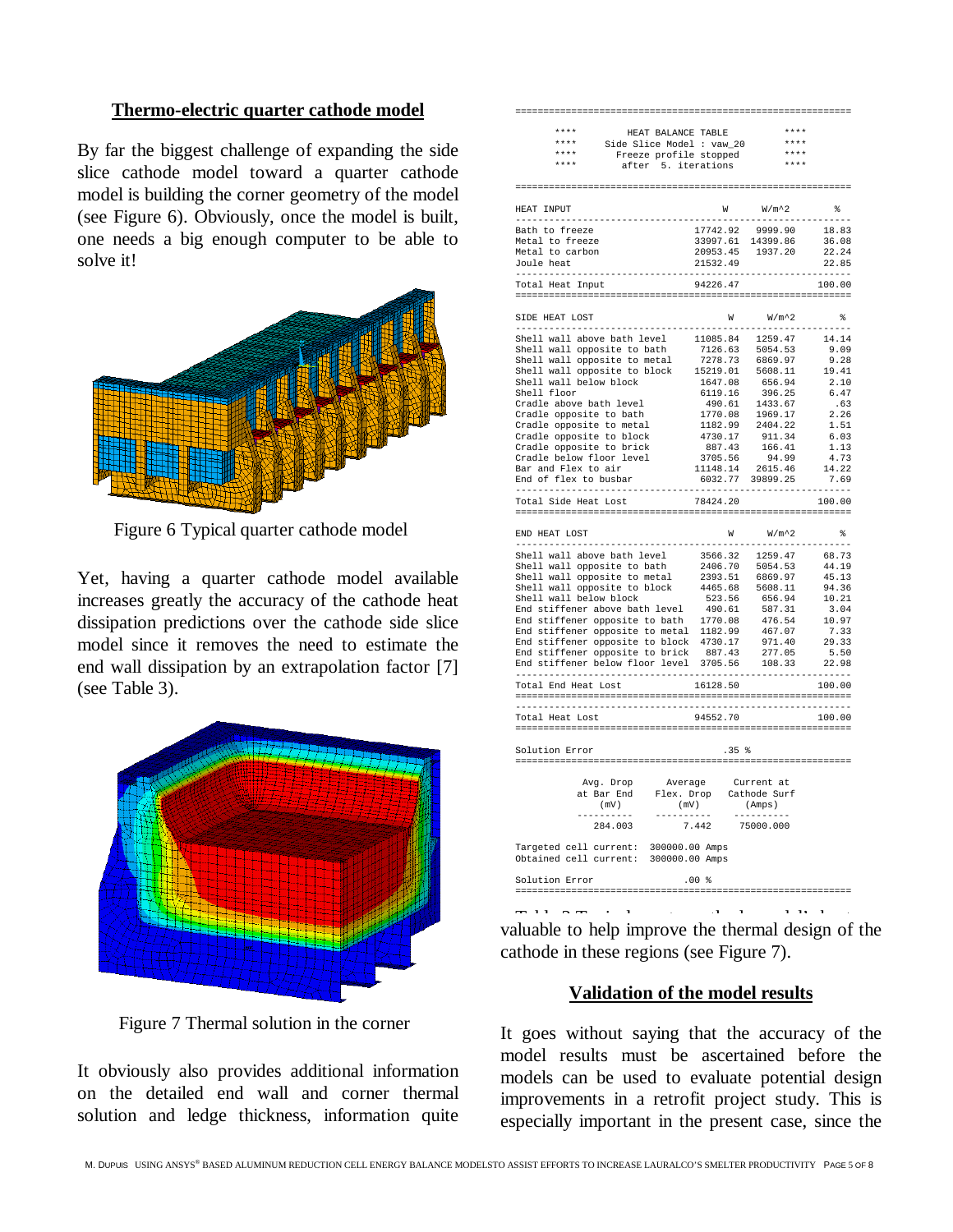starting point is the best technology presently available. In that context, the margin of error is quite small so the model must be very accurate.

So, the validation phase of the model development is critical to the future success of the model applications. Often, the model validation requirements make one realize how little he knows of the operational conditions of the process he currently operates. Typically, getting the plant's operational condition data required to validate a model is more expensive than building the model itself. This was no doubt the case here.

#### Thermal blitz

To assess the current global heat balance of the process, one needs to carry a coordinated "thermal blitz". Essentially, a "thermal blitz" is a race to measure enough heat fluxes around the cell to be able to integrate them all into a snapshot of the global cell heat losses.

|                               |             | <b>Heat Flux Measurements</b> |              |              |
|-------------------------------|-------------|-------------------------------|--------------|--------------|
|                               |             | for Cell Heat Balance         |              |              |
| date:                         | 28-Mar-98   |                               |              | slice no: A2 |
| cell:                         | "VAW" 300   |                               |              |              |
|                               |             | Shell Wall                    |              |              |
|                               | Description |                               | Flux         | Temp         |
| Wall above bath level         |             |                               | 2000         | 150          |
| Wall bath level               |             |                               | 5500         | 230          |
| Wall metal level              |             |                               | 7500         | 250          |
| Wall block level above bar    |             |                               | 6000         | 235          |
| Left collector bar            |             |                               | 3000         | 190          |
| Right collector bar           |             |                               | 3000         | 190          |
| Wall collector bar level      |             |                               | 1500         | 90           |
| Wall brick level              |             |                               | 1000         | 60           |
| Floor near centerline         |             |                               | 500          | 50           |
| Floor at quarter point        |             |                               | 500          | 50           |
| Floor near corner             |             |                               | 500          | 50           |
|                               |             | Cradle web                    |              |              |
| Wall above bath level         |             |                               | 1000         | 100          |
| Wall bath level               |             |                               | 2165         | 130          |
| Wall metal level              |             |                               | 2660         | 140          |
| Wall block level above bar    |             |                               | 955          | 125          |
| Wall collector bar level      |             |                               | 400          | 60           |
| Wall brick level              |             |                               | 155          | 50           |
| Floor extension               |             |                               | $\mathbf{0}$ | $\mathbf{0}$ |
| In the corner                 |             |                               | 100          | 35           |
| Wall extension wide section   |             |                               | $\mathbf{0}$ | $\mathbf{0}$ |
| Wall extension narrow section |             |                               | $\mathbf{0}$ | $\mathbf{0}$ |
| Floor near centerline         |             |                               | 100          | 35           |
| Floor at quarter point        |             |                               | 100          | 35           |
| Floor near corner             |             |                               | 100          | 35           |
|                               |             | Cradle flange                 |              |              |
| Wall above bath level         |             |                               | 500          | 65           |
| Wall bath level               |             |                               | 1085         | 80           |
| Wall metal level              |             |                               | <b>B30</b>   | 90           |
| Wall block level above bar    |             |                               | 475          | 40           |
| Wall collector bar level      |             |                               | 200          | 35           |
| Wall brick level              |             |                               | 50           | 30           |
| Under the floor               |             |                               | 50           | 30           |

Table 4 Typical measurement sheet

Table 4 presents a typical measurement sheet of a thermal blitz similar to those carried out at Lauralco's smelter in order to provide the data to validate the models. Table 5 shows typical results obtained out of a thermal blitz exercise: the experimental heat balance table in the same format as the one produced by the model for easy comparisons.

| date:                                             | 28-Mr-98                             |      |       | GH <sub>1</sub> :   | "VAW 300       |               |
|---------------------------------------------------|--------------------------------------|------|-------|---------------------|----------------|---------------|
|                                                   |                                      |      |       |                     |                |               |
|                                                   |                                      |      |       |                     |                |               |
|                                                   | <b>Cathode Heat Losses</b>           |      |       | $W/$ n <sup>2</sup> | kW             | $\frac{0}{2}$ |
|                                                   | Shell side wall above bath level     |      |       | 2000                | 11.52          | 1.86          |
|                                                   | Shell side wall opposite to bath     |      |       | 5500                | 31.68          | 5.11          |
| Shell side wall opposite to netal                 |                                      | 7500 | 43.20 | 6.97                |                |               |
| Shell side wall opposite to block above bar       |                                      | 6000 | 48.38 | 7.80                |                |               |
| Shell side wall opposite to block between bars    |                                      | 1500 | 6.48  | 1.05                |                |               |
|                                                   | Collector bars to air                |      |       | 3000                | 17.28          | 2.79          |
|                                                   | Collector bars to flexible           |      |       |                     | 60             | 9.68          |
|                                                   | Shell side wall opposite to brick    |      |       | 1000                | 11.52          | 1.86          |
|                                                   | Shell floor close to corner          |      |       | 500                 | 12.54          | 2.02          |
|                                                   | Shell floor quarter point region     |      |       | 500                 | 10.44          | 1.68          |
|                                                   | Shell floor centerline region        |      |       | 500                 | 8.34           | 1.34          |
|                                                   | Gadle above bath level               |      |       | 889                 | 6.08           | 0.98          |
|                                                   | Gadle opposite to bath               |      |       | 1925                | 13.17          | 2.12          |
|                                                   | Gadle opposite to netal              |      |       | 2364                | 16.17          | 2.61          |
|                                                   | Gadle opposite to block above bar    |      |       | 848                 | 8.12           | 1.31          |
|                                                   | Gadle opposite to block between bars |      |       | 356                 | 2.43           | 0.39          |
|                                                   | Gadle opposite to brick              |      |       | 132                 | 1.80           | 0.29          |
| Gadle corner                                      |                                      |      |       | 52                  | 1.52           | 0.25          |
| Gadle below floor close to corner                 |                                      |      | 100   | 2.76                | 0.44           |               |
| Gadle below floor quarter point region            |                                      | 100  | 2.76  | 0.44                |                |               |
| Gadle belowfloor centerline region                |                                      | 100  | 2.76  | 0.44                |                |               |
| Shell end wall opposite to netal                  |                                      | 1500 | 2.61  | 0.42                |                |               |
| Shell end wall opposite to block above bar        |                                      | 3000 | 7.31  | 1.18                |                |               |
| Shell end wall opposite to block below top of bar |                                      | 4000 | 6.96  | 1.12                |                |               |
| Shell end wall opposite to brick                  |                                      | 3000 | 10.44 | 1.68                |                |               |
| Shell coverplate in the ends                      |                                      | 500  | 1.52  | 0.25                |                |               |
| Shell horizontal strip in the ends                |                                      | 1184 | 18.00 | 2.90                |                |               |
| Shell vertical stiffeners in the ends             |                                      | 898  | 5.52  | 0.89                |                |               |
| Shell horizontal stiffeners in the ends           |                                      | 100  | 0.45  | 0.07                |                |               |
|                                                   | Total for the cathode part           |      |       |                     | 371.76         | 59.95         |
|                                                   |                                      |      |       |                     |                |               |
| <b>Anode Heat Losses</b>                          |                                      |      |       |                     |                |               |
|                                                   |                                      |      |       |                     |                |               |
|                                                   | Gust in side channels                |      |       | 1700                | 21.48          | 3.46          |
| Gust above anodes                                 | Gust in center channel               |      |       | 1800<br>1750        | 81.91<br>3.60  | 13.21<br>0.58 |
| St uds                                            |                                      |      |       | 4000                | 27.14          | 4.38          |
| Yoke                                              |                                      |      |       |                     |                |               |
| Al umi num rod                                    |                                      |      |       | 3640<br>822         | 83.87<br>30.31 | 13.53<br>4.89 |
|                                                   |                                      |      |       |                     |                |               |
|                                                   | Total for the anode part             |      |       |                     | 248.3          | 40.05         |
|                                                   |                                      |      |       |                     |                |               |
|                                                   |                                      |      |       |                     |                |               |
|                                                   | Total for the cell                   |      |       |                     | 620.1          | 100.00        |

Table 5 Typical "thermal blitz" results

At the same time, voltage measurements are made to estimate the amount of heat actually produced by the cell. If the heat losses measured match the heat produced within a few percents, the measured data are good for the model calibration exercise.

When it is time to calibrate the model, one can only adjust two things: the model boundary conditions and the materials properties. The boundary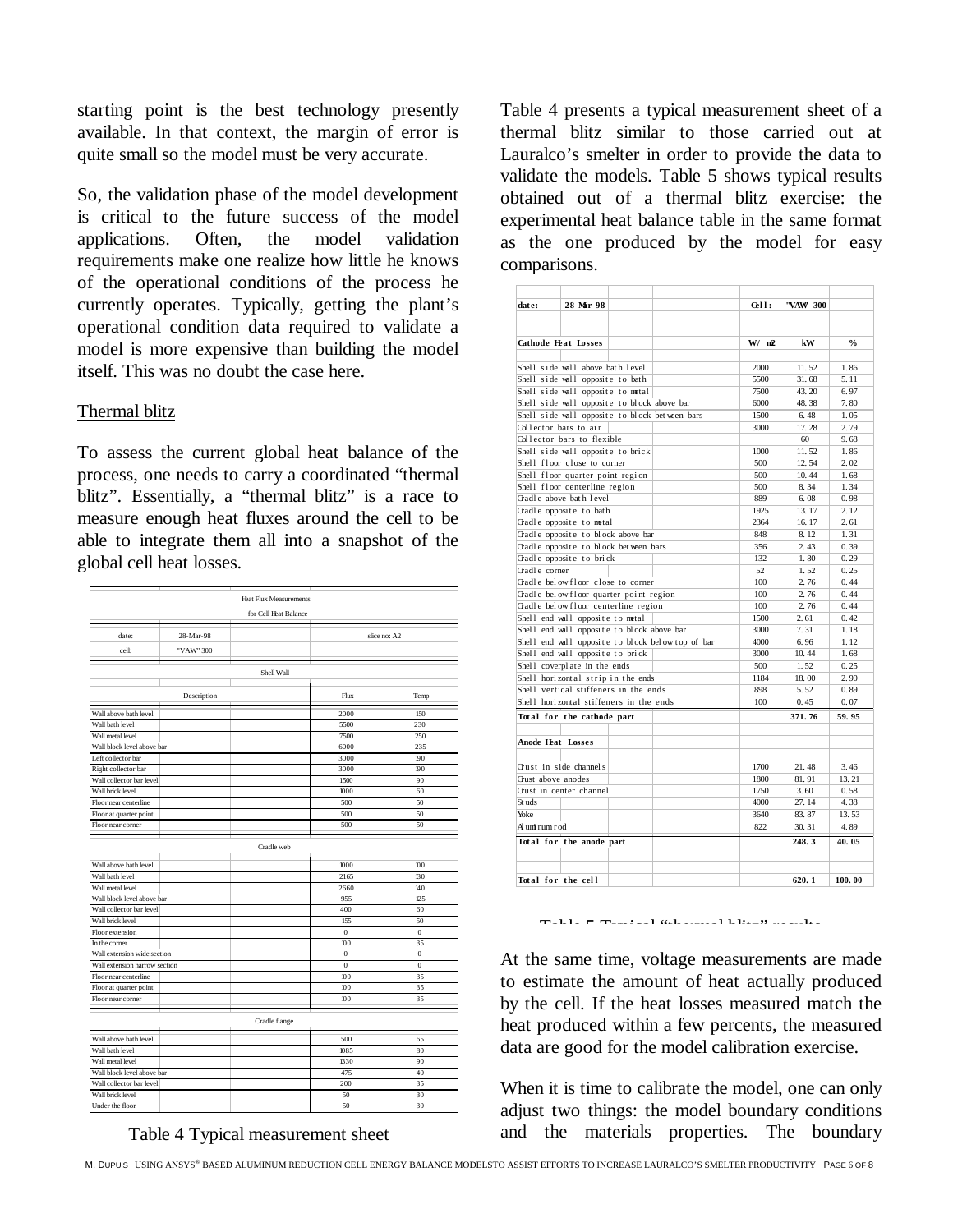conditions are normally assessed easily since it is not much more work to measure the ambient conditions of the cell when a thermal blitz is carried out. This fixes more or less the situation as far as the boundary conditions are concerned. This leaves the serious adjustments of the model behavior in the hands of the material properties definition.

### Instrumented cathode lining

To do those material properties adjustments, getting more information on what is happening in the lining is of great help.

It is not uncommon to have to degrade a brick thermal conductivity property by a factor of two in order to be able to reproduce in the model the temperature measured by thermocouples installed in the cathode lining (see Figures 8 and 9).





Figure 8 Cathode lining temperature results







It is obviously better to take brick samples during pot autopsy to have the degradation of the brick property confirmed by lab tests.

### Instrumented anode

For the same reasons, it is very convenient to put thermocouples in an anode and compare thermal gradients measured by thermocouples with those predicted by the model.

What is even more important is to take advantage of the steel thermocouple sheath to also use it as a voltage probe (see Figure 10).



Figure 10 Instrumented anode set-up



Figure 11 Anode stud voltage drop results